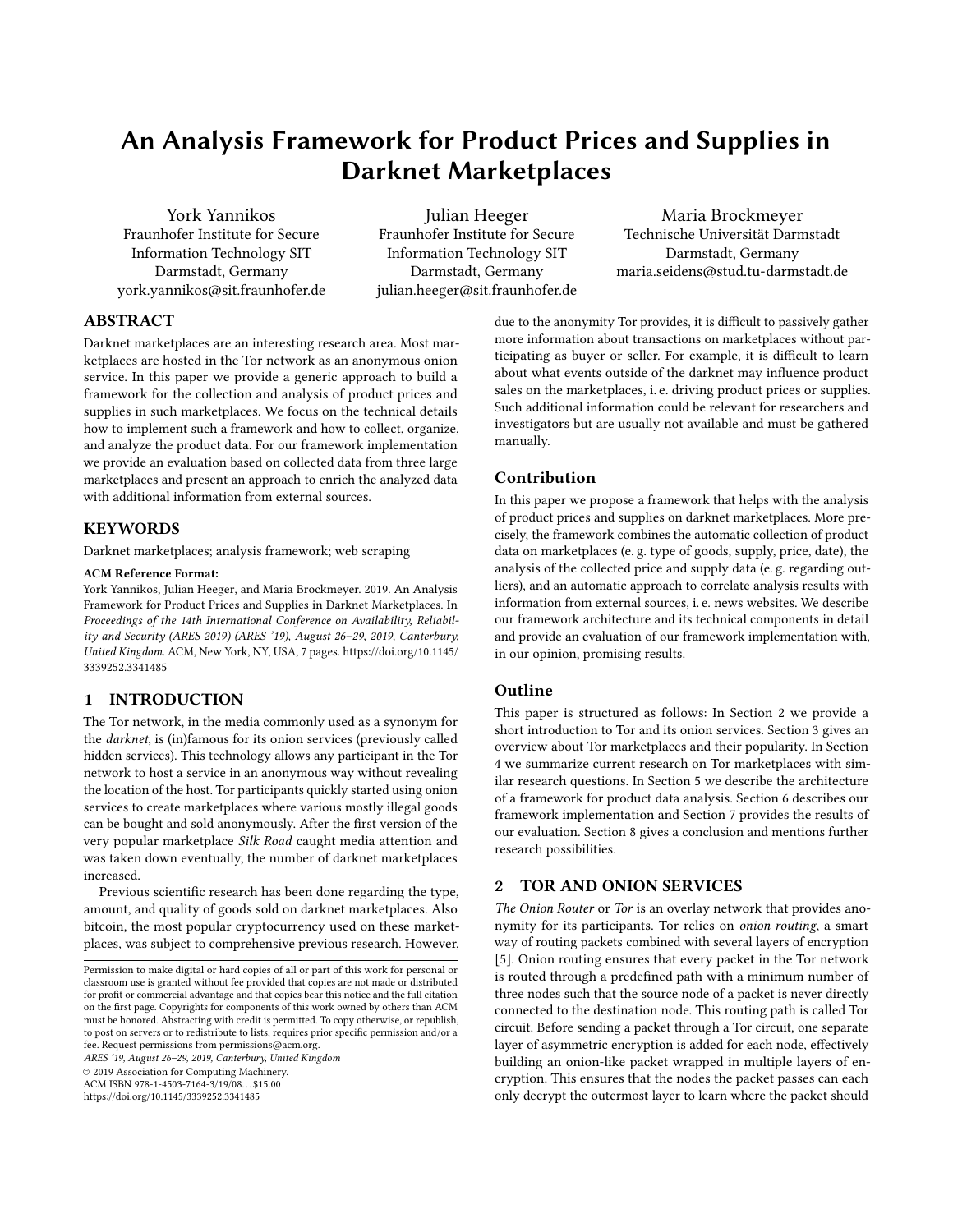be sent to next. Additionally, the Tor nodes are not aware of the purpose of the other nodes in the circuit. Therefore, even the last node in a circuit does not know that it is sending the packet to its final destination (exceptions are Tor exit/entry nodes that are directly connected to the destination/source of a packet). Tor changes circuits every 10 minutes for new connections.

By using Tor, participants can either access a destination in the clearnet (outside of Tor) in an anonymous way or they can anonymously access specific services within the Tor network called onion services. Onion services (previously called hidden services) are Tor nodes that typically host websites (although every other service can also be hosted, e. g. IRC, FTP, SMTP servers, etc.) and can only be reached via Tor. This is explicitly done by using .onion addresses with a special top-level domain DNS servers cannot resolve. Tor however knows how to resolve these addresses and starts building the required circuits to contact the requested onion service.

# <span id="page-1-0"></span>3 TOR MARKETPLACES

Because onion services allow anonymous hosting without disclosing the location or other information about the owner of the service, they quickly started to gain popularity. While people that lived in countries with oppressive regimes found a way to freely communicate without fearing consequences, others started setting up marketplaces to buy and sell all kinds of illegal goods. Since the days of the first version of Silk Road, other large marketplaces went up, many of them being online for several years before silently going offline, presumably performing an exit scam, or being taken down by law enforcement agencies.

Some of the largest marketplaces listed on the darknet market index page DeepDotWeb [\[4\]](#page-5-1) in 2018 were Dream Market, Wall Street Market, and Tochka Market. By now, both Dream Market and Wall Street Market are offline: Dream Market announced that they allegedly became victim of a DDoS attack, promising to restart soon with a new onion service [\[7\]](#page-6-1). Wall Street Market was taken down on May 3, 2019 as result of a coordinated operation of law enforcement agencies [\[11\]](#page-6-2). The same happened a few days later with the index page itself: DeepDotWeb was seized and taken offline on May 6–7, 2019 [\[8\]](#page-6-3).

From a technical point of view, Tor marketplaces are typically built like a normal shopping websites in the clearnet, e. g. Amazon. Available product categories range from illegal drugs and pharmaceuticals to digital goods like stolen credit cards or PayPal accounts and service offers like website defacements or Facebook account overtakes. Although marketplaces typically share a similar structure regarding product categories, this is often not the case when looking at the underlying HTML structure. Therefore, for each marketplace that we want to collect data from, a separate web scraper needs to be built.

# <span id="page-1-1"></span>4 RELATED WORK

From 2013 to 2015, Branwen scraped a large amount of data from 89 Tor marketplaces and made this collection available for the public [\[1\]](#page-5-2). Since then many researchers took a closer look on the data. In 2017, Broséus et al. did a comprehensive analysis of the data regarding global trafficking on darknet marketplace [\[2\]](#page-5-3). They analyzed the scraped data regarding type of goods, originating countries,

and specialization of the dealers. Also in 2017, Décary-Hétu and Giommoni published their work regarding whether or not police crackdowns disrupt the darknet drug market [\[3\]](#page-5-4). The authors found that Operation Onymous, a coordinated global operation of law enforcement agencies against darknet marketplaces, did indeed affect the darknet drug market, but only for a short time. Laadegard did research on the influence of media reports about darknet marketplaces, police operations, or criminal convictions on darknet drug markets [\[12\]](#page-6-4). He scraped data from large marketplaces like Agora and Evolution and analyzed news articles especially regarding the case of Ross Ulbricht, also known as "Dread Pirate Roberts", the founder of Silk Road. His results showed that there was an increase of trade activity on the darknet marketplaces after the conviction and severe sentencing of Ulbricht. The author concluded that the media coverage significantly contributed to the increased trades. Ladegaard's approach of scraping news articles greatly inspired our own work on the analysis component of our framework which is described in the following section. In 2018, we collected product data and bitcoin wallet addresses from several small darknet shops. By analyzing the bitcoin transactions for the found wallet addresses, we were able to draw conclusions about the type of goods were sold [\[21\]](#page-6-5). However, we did not consider larger marketplaces with many different dealers and customers at this time.

## <span id="page-1-2"></span>5 FRAMEWORK ARCHITECTURE

In the following we describe a generic framework architecture for the collection and analysis of product prices and supply on Tor marketplaces. We divided the framework into three main components: one for data collection, one for data management and storage, and one for analysis tasks. The data collection component heavily relies on web scraping and crawling technology. The data management and storage component provides tools to store, access, and export the data in a convenient way. The analysis component provides methods for statistical analysis of the collected data and for enrichment with information from external sources.

## <span id="page-1-3"></span>5.1 Collection of Product Data

To efficiently collect relevant data from Tor marketplaces, we utilize web scraping. Web scraping in general is a relatively easy task due to the large number of available tools and libraries that include efficient implementations of most of the needed functionality. For our data collection component we formulate the following list of requirements:

- (1) Supporting all types of HTTP requests (GET, POST, PUT, HEAD, ...)
- (2) Extraction of relevant elements from HTML DOM
- (3) Taking screenshots of arbitrary websites
- (4) Multithreading (for efficiency reasons)
- (5) SOCKS proxy support (Tor)

Basic web scraping libraries usually provide functionality to send HTTP requests with arbitrary header data and payload. Therefore, meeting requirement 1 is relatively easy. The same holds for requirement 2: After downloading a HTML website, its content can be easily parsed using one of the many existing XML parsers. Query languages like XPath provide a convenient way of selecting relevant elements of the HTML DOM.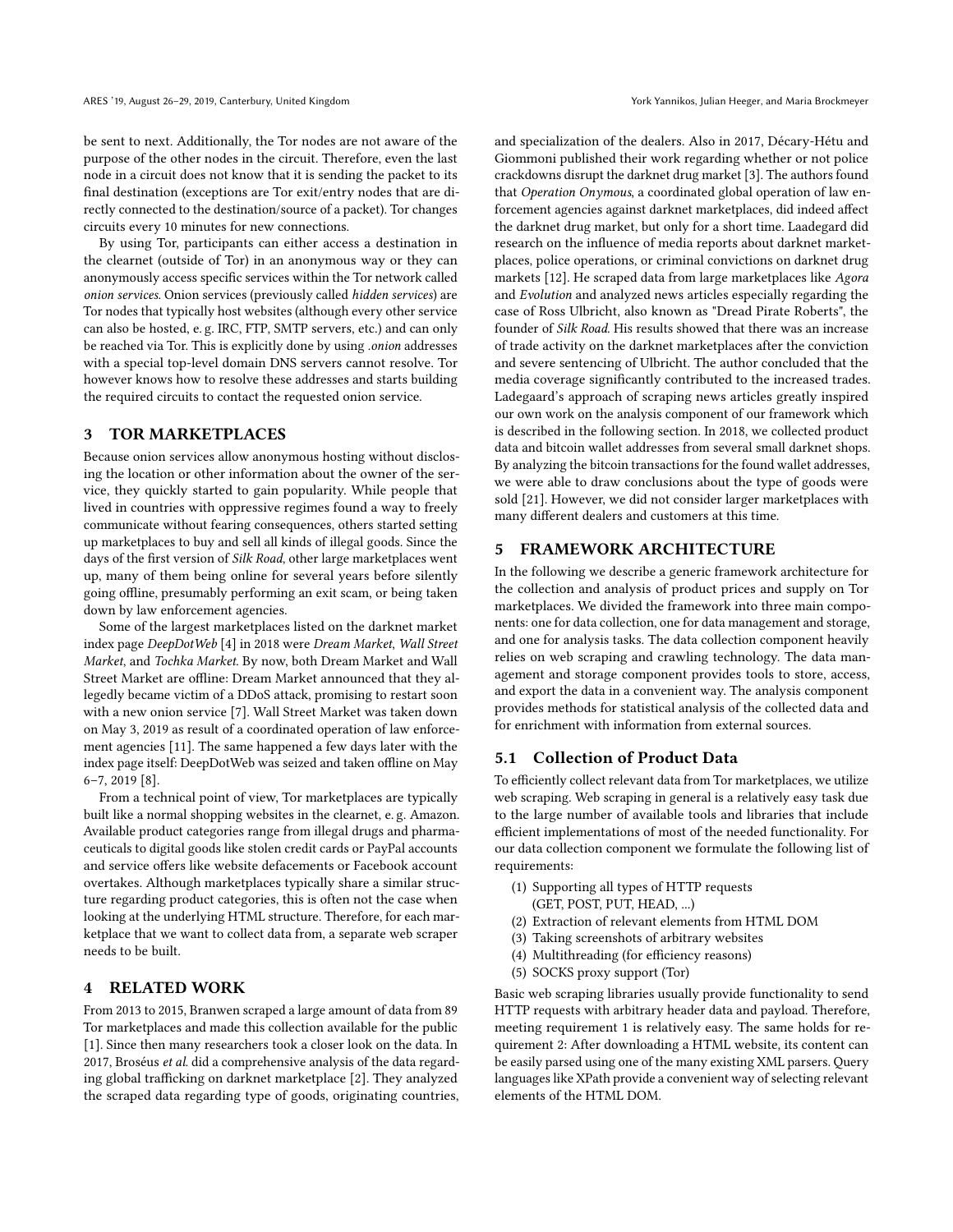An Analysis Framework for Product Prices and Supplies in Darknet Marketplaces **ARES 19, August 26–29, 2019, Canterbury**, United Kingdom

Requirement 3 can be met with additional use of web testing frameworks like Selenium that provide a full HTML rendering engine [\[14\]](#page-6-6). Therefore, Selenium is able to take screenshots and simulate user interactions (e. g. clicking buttons, typing text, etc.) on scraped websites. It also allows scraping websites that extensively make use of JavaScript libraries to provide dynamic content (however, JavaScript is rarely used on Tor marketplaces due to security concerns).

We also require support for multithreading (requirement 4) because this significantly speeds up any scraping tasks: The list of web pages to be scraped (i. e. different Tor marketplaces, product categories, subcategories) is available in advance and can be processed in parallel instead of sequentially. And even if a web scraping library or framework does not support multithreading, it can usually be implemented with only little overhead.

SOCKS proxy support (requirement 5) is necessary to connect to Tor.

#### <span id="page-2-1"></span>5.2 Data Storage and Management

For storage and management of the collected data we formulate the following requirements:

- (1) Easily extensible
- (2) Very good performance, stability, and scaling even with large datasets
- (3) Able to handle text and binary data (e. g. product pictures)
- (4) Data filtering, cleansing, and normalization
- (5) Simple and effective data access (e. g. search, filtering)
- (6) Data export to standard data formats

Although many different alternatives exist for storing unstructured data like web pages, we felt that an relational database management system like MySQL or PostgreSQL provides the best overall solution that meets the requirements 1–3, especially regarding stability.

Tools that satisfy requirement 4 heavily depend on the actual data that was collected. For instance, if some products on a Tor marketplace are offered with a price in U.S. dollar (USD) and others in Bitcoin (BTC), the prices have to be converted to a single currency to make them comparable. Another example are badly written product texts that need additional filtering to correctly find unit size, product type, and so on. Many of these tools can be implemented using regular expressions.

For data management (requirement 5–6) we use a RESTful API. This allows to hide complicated database queries behind a predefined set of simple HTTP calls providing functionality like search, filtering, or export of the collected data.

# <span id="page-2-2"></span>5.3 Analysis of Product Data

For the analysis of product data we formulate the following requirements:

- (1) Statistical methods for outlier detection
- (2) Graphical user interface for visual analysis
- (3) Collection of additional information through external sources

For an automatic analysis approach we apply outlier detection on the collected data and use a toolset that enriches found outliers with helpful additional information from external sources. Outliers can be detected in various ways with different tolerance and accuracy. Basic statistical methods like regression analysis can already provide sufficient results that are worth further looking into.

To find helpful information for identified outliers we consider scraping external sources that provide possibly relevant information like news websites. The idea is the following: If we find an outlier in the product data, e. g. a jump in cocaine prices starting from a specific day, we search news websites for articles that were published around this time and are possibly related to this drug, seller, and/or Tor marketplace. This is closely related to the work done by Ladegaard that we mentioned earlier in Section [4,](#page-1-1) however we focused on searching news articles in a fully automated way and only on demand, i. e. when an outlier was found.

Besides collecting news articles using web scraping, there are also specific news APIs available that provide more convenient access to news data, e. g. with detailed search and filtering functionalities [\[18\]](#page-6-7).

# <span id="page-2-0"></span>6 FRAMEWORK IMPLEMENTATION

In the following we describe our framework implementation in Python. For the different components (data collection, storage/management, and analysis) we used the following libraries:

Data Collection Component. We implemented the web scraping using Selenium and Python's requests library with SOCKS proxy support [\[17\]](#page-6-8). For multithreading we implemented a message queue using RabbitMQ [\[13\]](#page-6-9) that handles all URLs of the different marketplaces with their categories and subcategories. For each data collection task we start 10 web scraping threads. Each thread takes one URL from the queue, performs the corresponding scraping task, and posts the scraped content to our RESTful API (see data storage/management component) in order to store it in our database. To take screenshots of specific offers we start a Selenium instance on demand. Using these libraries and tools, we could satisfy our requirements mentioned in Section [5.1.](#page-1-3)

Data Storage/Management Component. For our data storage we used PostgreSQL with its Python bindings. Since we wanted to work with the collected data in a simple and effective way, we implemented a RESTful API using Python's Flask framework [\[15\]](#page-6-10). By defining API endpoints in advance for operations like storing data in the database or searching in the stored data, we removed the need to write complex database queries for later operations, using simple HTTP requests instead. By that we satisfied our requirements mentioned in Section [5.2.](#page-2-1)

Data Analysis Component. To perform statistical analysis tasks on the collected data we utilized Python's Pandas library [\[20\]](#page-6-11) and implemented a visualization of the results using Chart.js [\[19\]](#page-6-12). For the visualization of basic statistics about the collected data we used Redash [\[16\]](#page-6-13). To enrich our analysis results (i. e. detected outliers in price of supply data) with additional information, we utilized the website NewsRiver [\[18\]](#page-6-7): NewsRiver crawls more than 500,000 daily news articles from many newspapers and blogs and provides convenient access to its database via its news API. Using the request library and JSON parsing, we could efficiently search through many news articles to find useful additional information. Therefore, we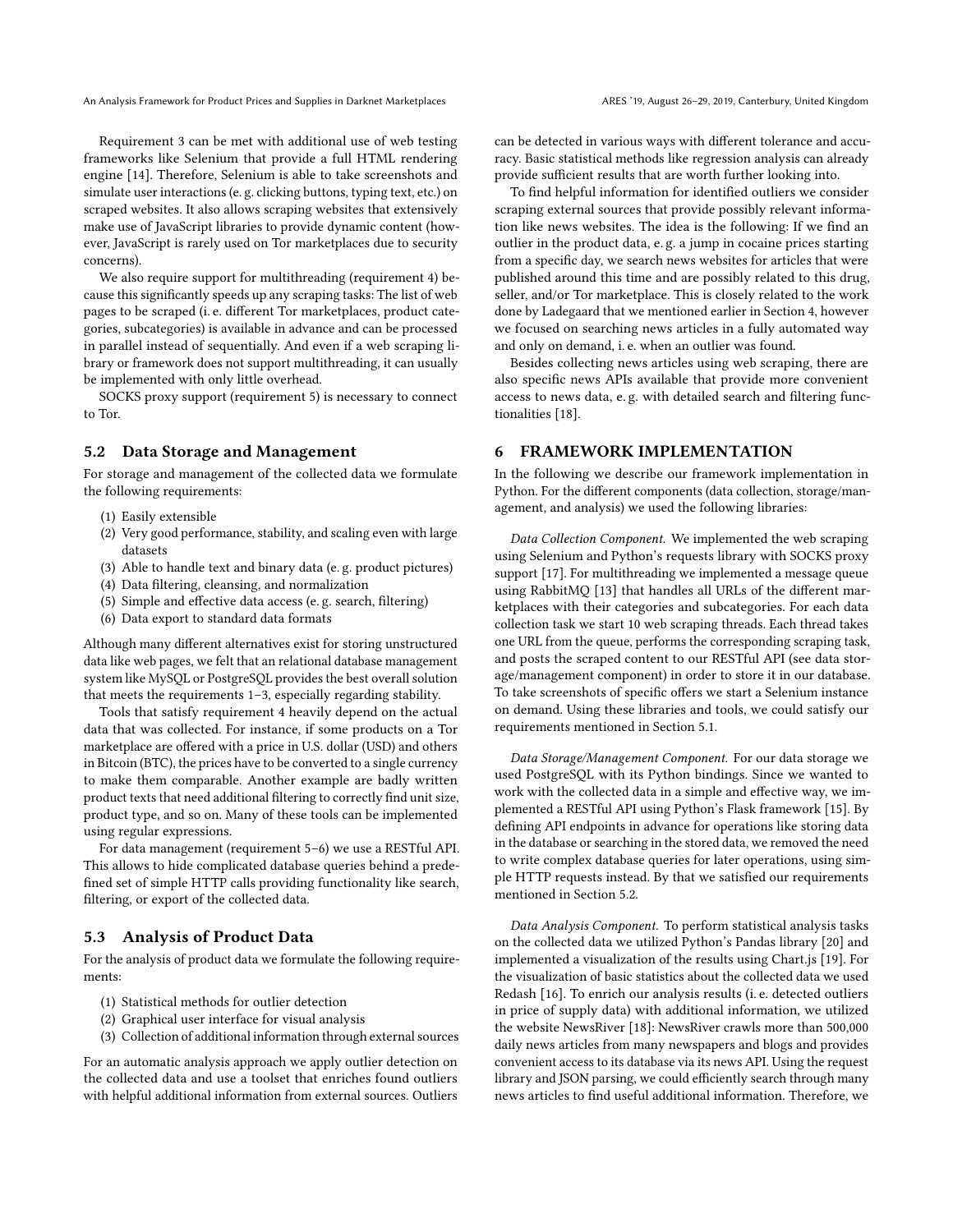met the requirements we formulated in Section [5.3.](#page-2-2)

Figure [1](#page-3-1) provides an overview about our framework implementation with the corresponding libraries and tools used per component. Figure [2](#page-4-1) depicts a screenshot of our framework showing statistics of the collected data using Redash.

<span id="page-3-1"></span>

Figure 1: Overview of the framework implementation

# <span id="page-3-0"></span>7 EVALUATION

To evaluate our framework implementation we took three of the largest Tor marketplaces at that time (according to DeepDotWeb): Dream Market, Wall Street Market, and Toshka Market. We looked into their product categories and found that illegal drugs were by far the most offered products. This was not really surprising to us as this has often been observed before by other researchers [\[1,](#page-5-2) [6\]](#page-5-5). Therefore, we decided to crawl the product data of illegal drugs offered on these three marketplaces. We performed the data collection over a duration of a little more than 7 weeks, starting from September 18, 2018 until November 19, 2018.

<span id="page-3-2"></span>Table 1: Number of data sets of illegal drugs offers on three Tor marketplaces (including recurrent offers)

| Tor marketplace    | Number of offers |
|--------------------|------------------|
| Dream Market       | 2,184,413        |
| Wall Street Market | 273.757          |
| Tochka Market      | 80.591           |
| Total              | 2,538,761        |

Table [1](#page-3-2) shows the total number of the data sets we collected from all product offers on the three marketplaces. The numbers include duplicates, i. e. we counted each visit of our web scraper on the same product offer separately. As we can see, the most data sets we could collect came from Dream Market (more than 86 % of all collected data sets).

Table [2](#page-3-3) provides a closer view on what kind of drugs were offered on all three marketplaces. Almost one third of all data sets we collected came from offers of weed and cocaine. Therefore, we decided to look closer into these two drug categories.

<span id="page-3-3"></span>

|  | Table 2: Number of data sets in different categories of illegal |  |  |
|--|-----------------------------------------------------------------|--|--|
|  | drugs (including recurrent offers)                              |  |  |

| Illegal drug type | Number of offers |
|-------------------|------------------|
| Weed              | 550,142          |
| Cocaine           | 267,677          |
| Opiates           | 239,647          |
| Ecstasy           | 215.965          |
| <b>MDMA</b>       | 210.806          |
| Hashish           | 190.390          |
| Steroids          | 185,821          |
| Benzos            | 174,911          |
| Concentrates      | 169,679          |
| LSD               | 137,202          |
| Speed             | 108,623          |
| Crystal Meth      | 87,898           |
| Total             | 2,538,761        |

Table [3](#page-3-4) shows the amount of weed offers per marketplace, again with Dream Market providing almost 80 % of all data sets. In Table [4](#page-3-5) the amount of cocaine offers per marketplace is shown. While more than 92 % of the data was collected from Dream Market, we found that Wall Street Market provided four times more data sets compared to Tochka Market. Compared with the weed offers, cocaine seemed to be a lot less popular on all three marketplaces.

Interestingly, the number of unique vendors offering weed and cocaine did not differ much, as shown in Table [5](#page-4-2) and [6:](#page-4-3) The total number of weed vendors we collected data from is only 40 percent higher than the number of cocaine vendors $^1$  $^1$ .

<span id="page-3-4"></span>Table 3: Number of data sets of weed offers on three Tor marketplaces (including recurrent offers)

| Tor marketplace    | Number of offers |
|--------------------|------------------|
| Dream Market       | 437,563          |
| Wall Street Market | 61,253           |
| Tochka Market      | 51,326           |
| Total              | 550.142          |

<span id="page-3-5"></span>Table 4: Number of data sets of cocaine offers on three Tor marketplaces (including recurrent offers)

| Tor marketplace    | Number of offers |
|--------------------|------------------|
| Dream Market       | 247,163          |
| Wall Street Market | 16.356           |
| Tochka Market      | 4,158            |
| Total              | 267,677          |

 $1$ <sup>1</sup>The total number of unique vendors on the three marketplaces in Table [5](#page-4-2) and [6](#page-4-3) is lower than the sum since several vendors offered drugs on more than one marketplace.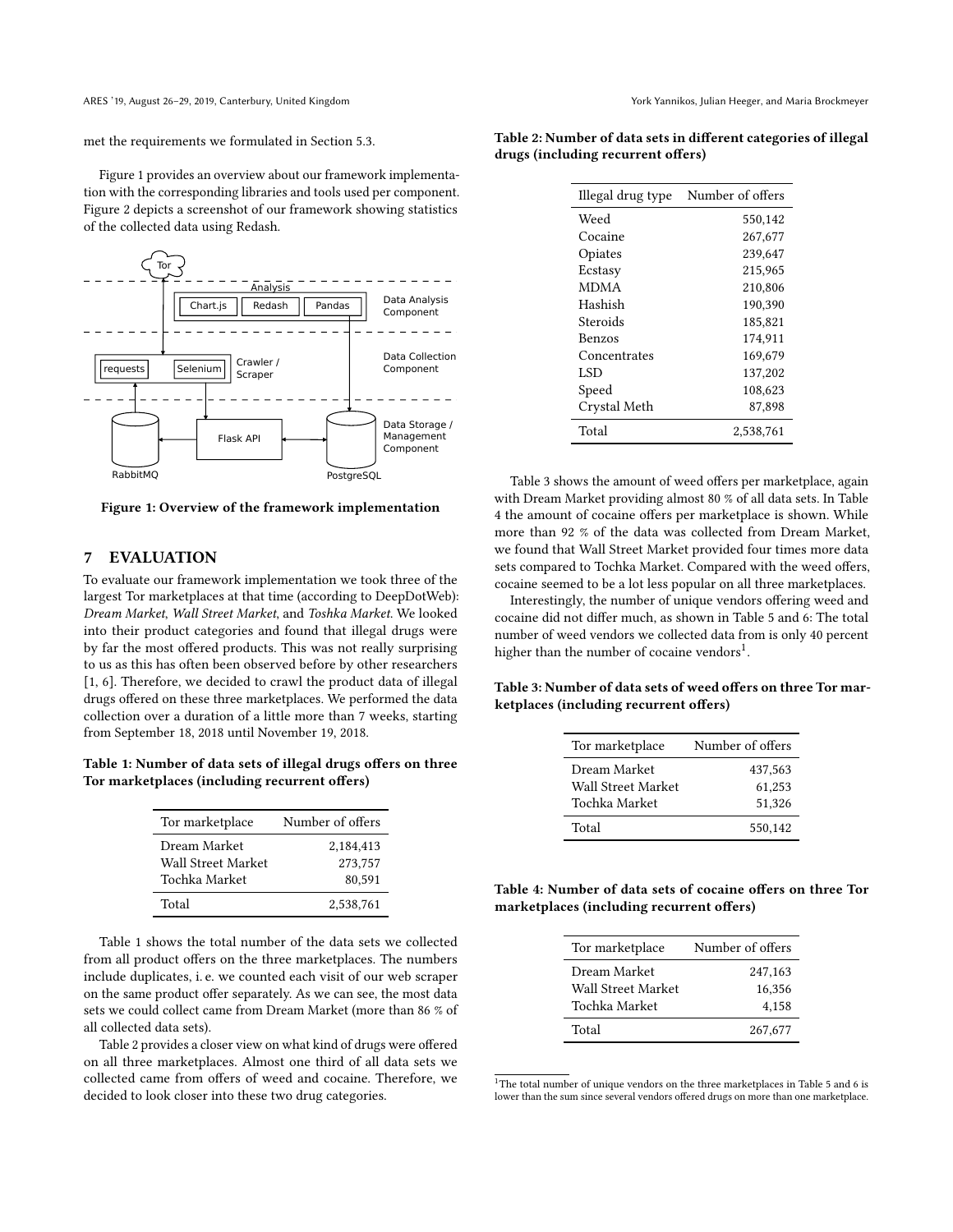#### An Analysis Framework for Product Prices and Supplies in Darknet Marketplaces **ARES 19, August 26–29, 2019, Canterbury**, United Kingdom

<span id="page-4-1"></span>

Figure 2: Screenshot of the framework GUI showing statistics of collected data

<span id="page-4-2"></span>Table 5: Number of (unique) weed vendors on three Tor marketplaces

| Tor marketplace    | Number of offers |
|--------------------|------------------|
| Dream Market       | 993              |
| Wall Street Market | 454              |
| Tochka Market      | 149              |
| Total              | 1.497            |

<span id="page-4-3"></span>Table 6: Number of (unique) cocaine vendors on three Tor marketplaces

| Tor marketplace    | Number of offers |
|--------------------|------------------|
| Dream Market       | 792              |
| Wall Street Market | 240              |
| Tochka Market      | 107              |
| Total              | 1.069            |

To further evaluate the analysis component, we randomly selected offers of weed and cocaine and conducted a more detailed analysis: For each offer we plotted the price changes over time and performed a rolling regression analysis. We then calculated the residuals and the residual standard deviation. For our analysis we defined that all residuals greater than the standard deviation are considered as outliers. For each outlier we performed an automatic search using the news API of NewsRiver to find events that caused media attention and could possibly be related to our observed price change/outlier.

Figures [3](#page-5-6) and [4](#page-5-7) show the data points with regression line and residuals for two specific offers where we identified outliers. For the weed offer with the price data shown in Figure [3,](#page-5-6) we identified two outliers, one at October 17, 2018 and one at October 25, 2018. Our automated news API scraper was able to find an article by the Regina Leader Post around this date with the following title: "First day of legalization quiet for police, busy for cannabis stores" [\[10\]](#page-6-14).

Since the vendor offering the weed mentioned that he/she is located somewhere in Canada, we believe it is reasonable to consider this search result as interesting information that could possibly be related to the price change: Canada legalized cannabis on October 17, 2018. This correlates with the price drop we observed, but, of course, we cannot conclude that the observed price change is really caused by the mentioned event.

For the cocaine offer depicted in Figure [4](#page-5-7) we identified an outlier in our dataset at September 25, 2018. The automated search via the news API resulted in a news article by the Daily Mail with the following title: "Cocaine worth \$18M is discovered inside shipment of bananas donated to Texas prison system" [\[9\]](#page-6-15).

Regarding the vendor description of the offer we analyzed, the vendor's location was in the U.S.. We believe that this news is also reasonable to consider as interesting additional information.

#### <span id="page-4-0"></span>8 CONCLUSION

In this paper we proposed an approach to a generic analysis framework for the collection and analysis of product data from Tor marketplaces. We described the general architecture of the framework and explained the functionality of the three framework components we use to collect, store, manage, and analyze the data. We then implemented the framework using Python tools and libraries for web scraping and analysis, a PostgreSQL database, and a GUI based on Redash and Chart.js to perform and visualize basic statistics and analysis results. After collecting data from three large Tor marketplaces over 7 weeks, we provided information about the different amount of goods offered on these marketplaces, mainly focusing on illegal drugs. For several offers we conducted a more detailed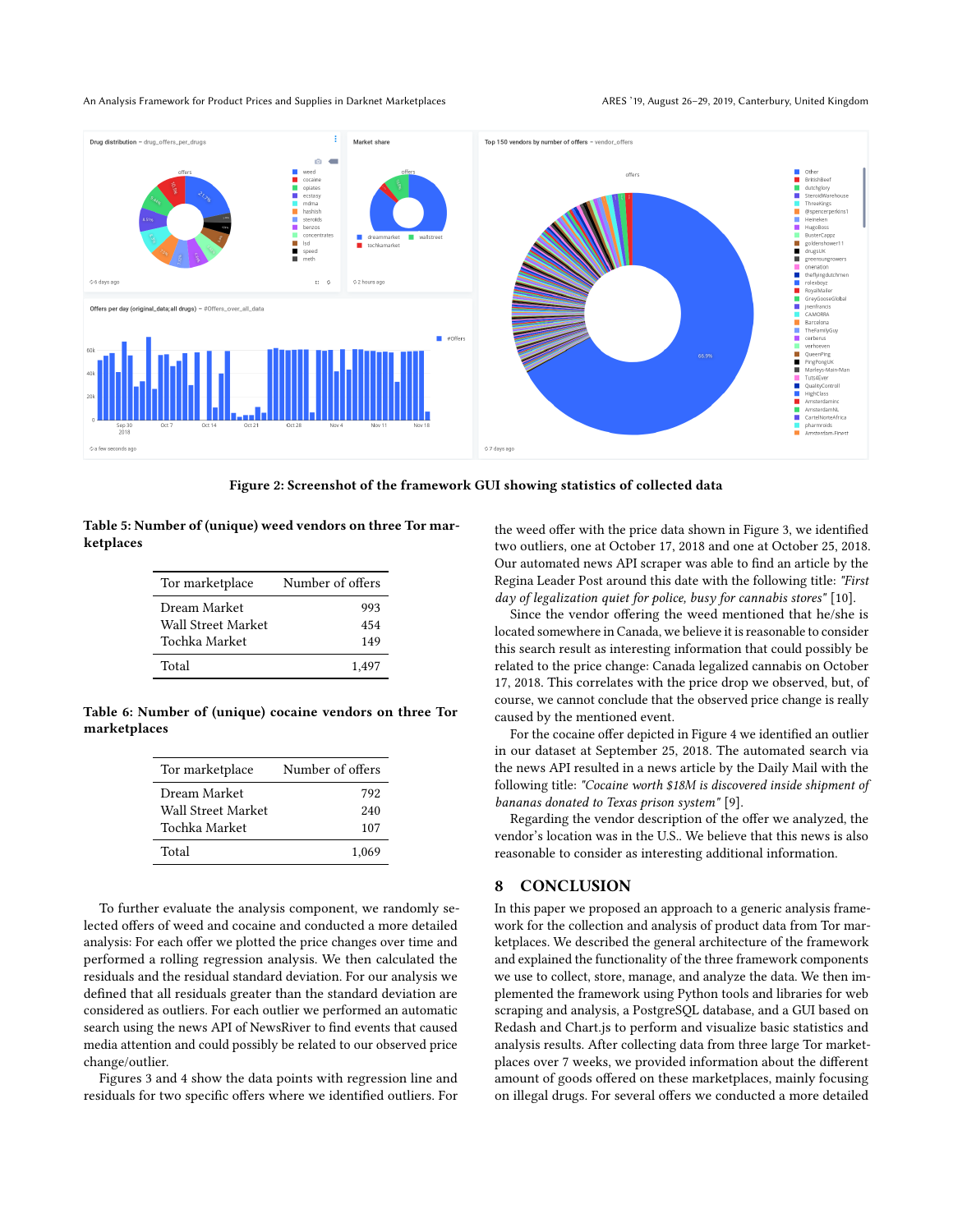#### ARES '19, August 26-29, 2019, Canterbury, United Kingdom York Yannikos, Julian Heeger, and Maria Brockmeyer

<span id="page-5-6"></span>

Figure 3: Identified outliers of a weed offer based on rolling window regression

<span id="page-5-7"></span>



analysis based on a rolling-window regression, identified outliers, and performed a search on a large dataset of news articles to find events that were possibly related to these outliers.

Although the duration of our data collection was rather short, we believe that we could provide an interesting view on the products offered on mentioned Tor marketplaces. While two of these marketplaces, Wall Street Market and Dream Market, are now offline (probably forever), we are confident that they will be replaced by many other marketplaces in the future. Therefore, we plan to conduct further research including other product categories and to extend our framework with additional features for automated analysis tasks. We also plan to implement the framework components as microservices using container technology like Docker for easier scaling and deployment.

## ACKNOWLEDGMENTS

We would like to thank the members of the PANDA project (supported by the German Federal Ministry of Education and Research (BMBF) – [https://panda-projekt.de\)](https://panda-projekt.de) for all the discussions and comments that improved this work.

#### **REFERENCES**

- <span id="page-5-2"></span>[1] Gwern Branwen. 2019. Darknet Market Archives (2013–2015). [https://www.](https://www.gwern.net/DNM-archives) [gwern.net/DNM-archives](https://www.gwern.net/DNM-archives)
- <span id="page-5-3"></span>[2] Julian Broséus, Damien Rhumorbarbe, Marie Morelato, Ludovic Staehli, and Quentin Rossy. 2017. A geographical analysis of trafficking on a popular darknet market. Forensic science international 277 (2017), 88–102.
- <span id="page-5-4"></span>[3] David Décary-Hétu and Luca Giommoni. 2017. Do police crackdowns disrupt drug cryptomarkets? A longitudinal analysis of the effects of Operation Onymous. Crime, Law and Social Change 67, 1 (2017), 55–75.
- <span id="page-5-1"></span><span id="page-5-0"></span>[4] DeepDotWeb.com Team. 2018. DeepDotWeb.<https://www.deepdotweb.com/><br>[5] Roger Dingledine, Nick Mathewson, and Paul Syverson. 2004. Tor: The second Roger Dingledine, Nick Mathewson, and Paul Syverson. 2004. Tor: The secondgeneration onion router. Technical Report. Naval Research Lab Washington DC.
- <span id="page-5-5"></span>[6] The Economist. 2016. Shedding light on the dark web. [https://www.economist.](https://www.economist.com/international/2016/07/16/shedding-light-on-the-dark-web) [com/international/2016/07/16/shedding-light-on-the-dark-web](https://www.economist.com/international/2016/07/16/shedding-light-on-the-dark-web)